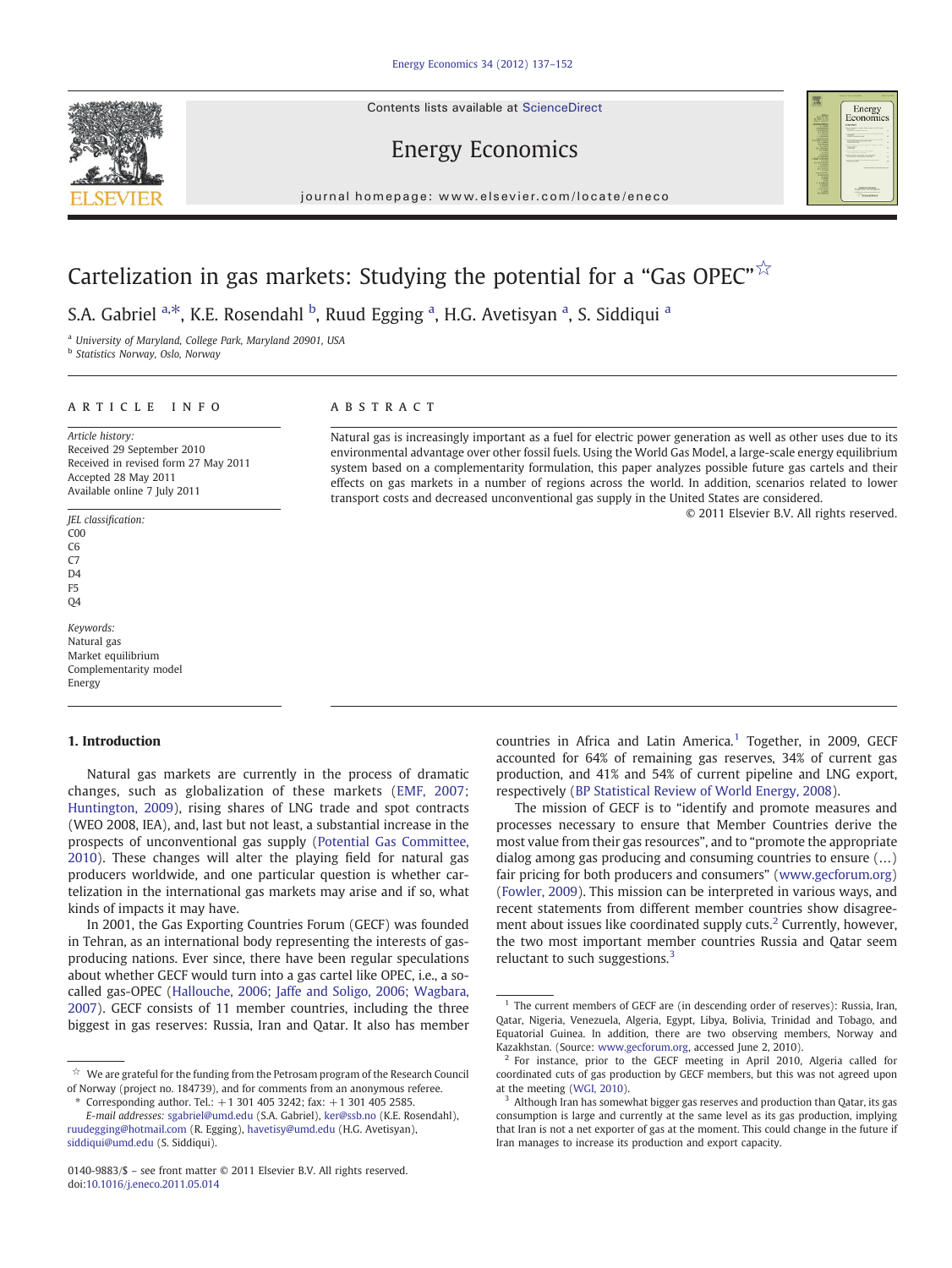Russia, Iran and Qatar together hold about half of the world's remaining gas reserves, and their positions will obviously determine whether GECF will turn into an effective gas cartel or not in the years to come. More generally, the effectiveness of any gas cartel (GECF or not) will depend on the decisions made by these countries. Both Russia and Iran are also big consumers of natural gas, and it is not in the interest of these countries to raise their domestic gas prices above their alternative costs of gas. Thus, what is relevant here is their exports of gas and how export cuts may influence on export profits. Furthermore, this could free up more gas supply for domestic consumers, possibly reducing gas prices within GECF countries.

The question analyzed in this paper is how a potential cartelization of international gas markets could affect these markets in the coming decades. We first consider a gas cartel consisting of the GECF member countries. Then we expand the cartel to also include the Caspian region and subsequently the rest of the Middle East, too. Our aim is to investigate whether such a cartel could significantly alter regional gas prices and production/consumption. Additionally, to what degree the cartel members may benefit from cartelization is examined. The answer to the latter question may be important for the likelihood of a future gas cartel.

Some gas consumers are concerned that a gas cartel will become as effective as OPEC has been in the crude oil market, resulting in higher gas prices due to curtailed production. Comaparing GECF to OPEC, there are both similarities and differences to be aware of. First, Middle Eastern countries are central in both organizations. However, whereas Saudi Arabia is the dominant country in OPEC, Russia is the most important country in GECF (see discussion of Russia and "gas-OPEC" in [Finon, 2007](#page--1-0)). Second, both GECF and OPEC have a majority of remaining global reserves, and a large but not majority of global production. Third, the gas market has some important characteristics that differ from the oil market, which affect the impacts and likelihood of cartelization (see below). Finally, OPEC did not play a significant role in the oil market the first decade after it was founded, and now GECF is heading towards its 10-year anniversary.

One important difference between the oil and gas markets is that transport costs are much higher for gas than for oil. As a consequence, it has been more common to talk about regional gas markets than a global gas market. In addition, gas sales in Europe and Asia have been dominated by long-term contracts, with only a small share of spot sales. Similar market structure is true also in the United States where long-term contracts dominate over spot market sales. Volumes of LNG purchased in spot market are low but show relative increase in market share. In 1987 the share of international LNG trade was 1.5% while in 2002 it increased up to 8% ([Brito and Hartley, 2007\)](#page--1-0). The current trend, however, is towards a more globalized gas market with more spot sales, partly due to lower costs of LNG transport over the last decade. Nevertheless, the significant transport costs have some important implications for the cartelization issue. First, it presumably implies that the effects of cartelization will differ across regions, as regional prices will differ because of the transport costs. For instance, the U.S. market is located further away from most GECF countries than the European and Asian markets. Furthermore, the United States is no longer expected to import significant amounts of gas in the coming decades, which was the common thinking a few years ago (see below). Thus, we should expect less impact in the U.S. market than in the European and Asian markets.

Second, the gains from cartelization will not only depend on the total cut in supply from the cartel as a whole, but also how much each member country cuts back. For instance, it could be the case that it is optimal for the cartel as a whole that one member cuts back its production substantially whereas another member hardly at all, if they export gas to different regions. Clearly, this makes it more challenging to share the cartel benefits compared to in the oil market, where OPEC's total revenues are more or less unaffected by which member country cuts back on supply.<sup>4</sup> If transfers of profit are difficult to agree upon, divergence of interests among cartel members could put an additional restriction on the cartel's optimal behavior. Thus, several authors have argued that effective cartelization in the gas market may not be readily accomplished ([Energy Business Review,](#page--1-0) [2005; Finon, 2007; Finon and Locatelli, 2008](#page--1-0)). Others have argued against this, positing that the natural gas "troika" composed of Russia, Iran, and Qatar could "produce more natural gas at a much cheaper cost for the U.S. market, effectively shutting down the Barnett Shale and other similar resource plays" ([Fort Worth Business Press, 2008\)](#page--1-0).

The likelihood of a gas cartel obviously depends on how the gas market develops over the next years and decades. Here it is important to emphasize two important drivers for the future gas market: unconventional gas and gas transportation, and to investigate how sensitive the impacts of cartelization may be to the development of these two factors.

Recently, the role of unconventional gas has greatly increased due to engineering advances such as hydraulic fracturing and horizontal drilling (NPC,  $2007$ ).<sup>5</sup> The projected role of shale gas in particular, especially in the United States but also elsewhere [\(Skagen, 2010](#page--1-0)), has lately been a major force in the increasing prominence of unconventional gas. In 2008, Cambridge Energy Research Associates indicated that this unconventional gas production could help delay by a decade the United States' need for substantial LNG imports [\(The Economist, 2008](#page--1-0)). Indeed, the Potential Gas Committee has concluded that the United States proved reserves of gas increased from 2006 to 2008 by a huge 35.4% from 43,387 to 58,739 billion cubic meters ([Potential Gas Committee, 2010](#page--1-0)). Others such as the petroleum geologist Art Berman are more cautious about the ultimate supply due to the economics of producing shale gas [\(Cohen, 2009](#page--1-0)) or steeper decline rates for shale wells ([Steffy, 2009](#page--1-0)). Additionally, there are also environmental risks with drilling for shale gas having to do with elevated levels of benzene in the water [\(National Public Radio,](#page--1-0) [2009a,b](#page--1-0)) potentially due to the fracturing process for shale gas. These environmental considerations may inhibit future shale production. Indeed, the U.S. Congress has introduced two bills to

"require the energy industry to disclose the chemicals it mixes with the water and sand it pumps underground in the fracturing process, information that has largely been protected as trade secrets." [\(Propublica, 2009](#page--1-0))

These bills could have wide-ranging effects on the gas industry.

This rise in unconventional gas should be contrasted with a similar anticipated large increase in liquefied natural gas (LNG) trade worldwide. In order to reach demand regions often far from the supply location gas must be shipped by pipeline or increasingly as LNG. As indicated in [Fig. 1](#page--1-0), LNG's share of inter-regional gas trade is anticipated to rise, with the International Energy Agency forecasting that more than 60% of internationally traded natural gas will be shipped as LNG by 2030 (WEO 2008, IEA). The increase in LNG trade observed over the last couple of decades is partly due to cost reductions in liquefaction and shipping during the 1990s and a few years into the new century (see for example, [Jensen, 2004\)](#page--1-0). Since then, LNG costs have risen along with the general cost increase in the energy sector. If transportation costs should start to decline again, relative to other supply costs, the international gas market may become more integrated than today.

A natural question is how will these two trends–increased unconventional gas supply and increased LNG trade–affect the global

<sup>4</sup> Of course, different costs of extraction can imply that it is more profitable for the cartel as a whole that the high-cost producers cut back (this applies to both gas and

oil). <sup>5</sup> Unconventional gas is defined as gas from tight sands, coalbed methane, and gas shales, and covers more low-permeability reservoirs that produce mostly natural gas (no associated hydrocarbon liquids) (NPC, 2007).